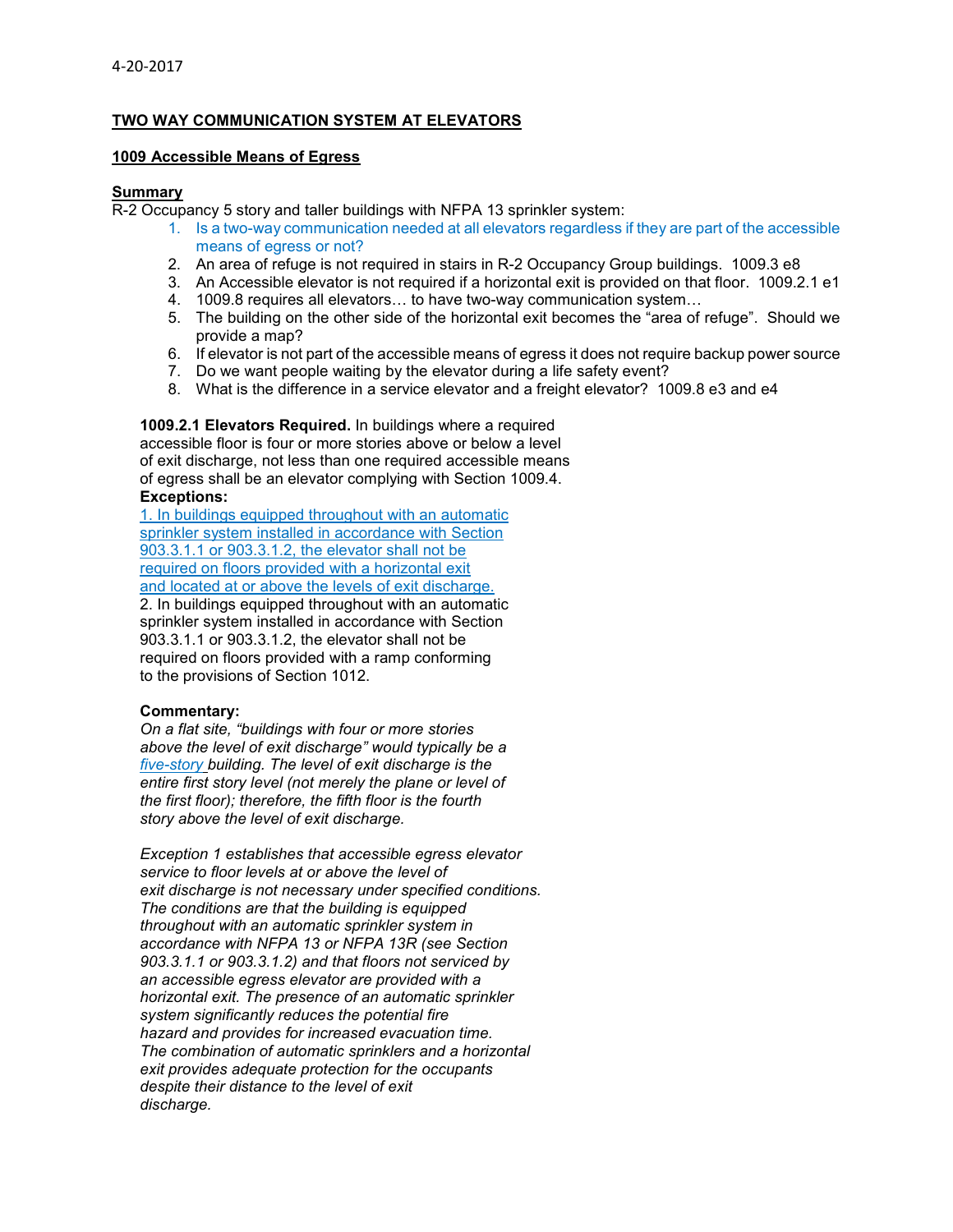**1009.3 Stairways.** In order to be considered part of an accessible means of egress, a stairway between stories shall have a clear width of 48 inches (1219 mm) minimum between hand-rails and shall either incorporate an area of refuge within an enlarged floor-level landing or shall be accessed from an area of refuge complying with Section 1009.6. Exit access stair-ways that connect levels in the same story are not permitted as part of an accessible means of egress. Exceptions:

1. Exit access stairways providing means of egress from mezzanines are permitted as part of an accessible means of egress.

2. The clear width of 48 inches (1219 mm) between handrails is not required in buildings equipped throughout with an automatic sprinkler system installed in accordance with Section 903.3.1.1 or 903.3.1.2.

3. The clear width of 48 inches (1219 mm) between handrails is not required for stairways accessed from a refuge area in conjunction with a horizontal exit.

4. Areas of refuge are not required at exit access stair-ways where two-way communication is provided at the elevator landing in accordance with Section 1009.8.

5. Areas of refuge are not required at stairways in buildings equipped throughout with an automatic sprinkler system installed in accordance with Section 903.3.1.1 or 903.3.1.2.

6. Areas of refuge are not required at stairways serving open parking garages.

7. Areas of refuge are not required for smoke-protected assembly seating areas complying with Section 1029.6.2.

8. Areas of refuge are not required at stairways in Group R-2 occupancies.

9. Areas of refuge are not required for stairways accessed from a refuge area in conjunction with a horizontal exit.

**1009.4 Elevators.** In order to be considered part of an accessible means of egress, an elevator shall comply with the emergency operation and signaling device requirements of Section 2.27 of ASME/CSA B44 A17.1. Standby power shall be provided in accordance with Chapter 27 and Section 3003. The elevator shall be accessed from an area of refuge complying with Section 1009.6.

# **Exceptions:**

1. Areas of refuge are not required at the elevator in open parking garages. 2. Areas of refuge are not required in buildings and facilities equipped throughout with an automatic sprinkler system installed in accordance with Section 903.3.1.1 or 903.3.1.2.

3. Areas of refuge are not required at elevators not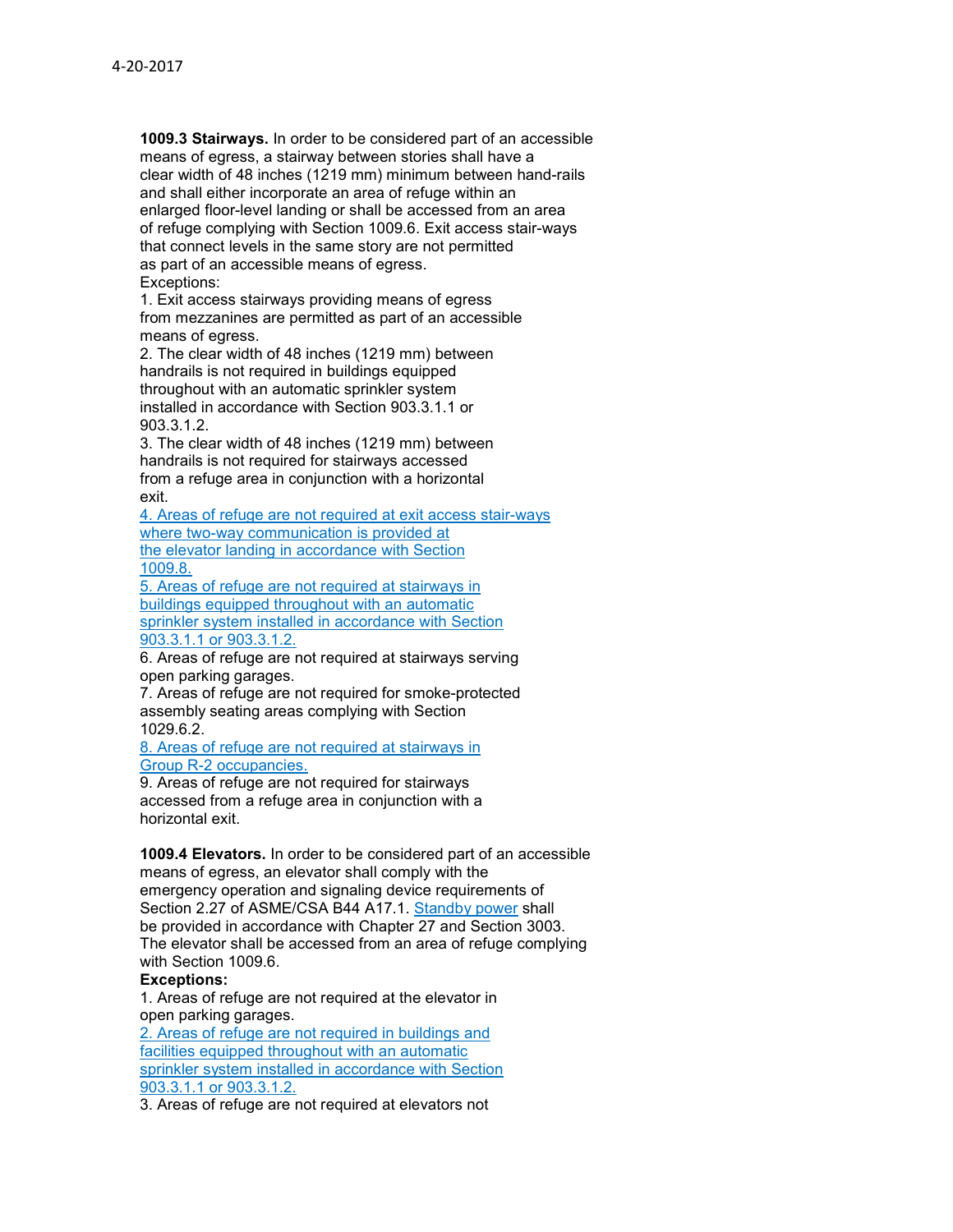required to be located in a shaft in accordance with Section 712.

4. Areas of refuge are not required at elevators serving smoke-protected assembly seating areas complying with Section 1029.6.2.

5. Areas of refuge are not required for elevators accessed from a refuge area in conjunction with a horizontal exit

**1009.8 Two-way communication.** A two-way communication

system complying with Sections 1009.8.1 and 1009.8.2 shall be provided at the landing serving each elevator or bank of elevators on each accessible floor that is one or more stories above or below the level of exit discharge.

## **Exceptions:**

1. Two-way communication systems are not required at the landing serving each elevator or bank of elevators where the two-way communication system is provided within areas of refuge in accordance with **Section 1009.6.5.** 

2. Two-way communication systems are not required on floors provided with ramps conforming to the provisions of Section 1012.

3. Two-way communication systems are not required at the landings serving only service elevators that are not designated as part of the accessible means of egress or serve as part of the required accessible route into a facility.

4. Two-way communication systems are not required at the landings serving only freight elevators.

5. Two-way communication systems are not required at the landing serving a private residence elevator.

## **Commentary:**

*Unless provided in areas of refuge, in multistory buildings a two-way communication system must be located at the elevator landing of each accessible floor level other than the level of exit discharge. The system is intended to offer a means of communication to individuals with mobility impairment, either permanent or temporary, who need assistance during an emergency situation. Such a system can be useful not only in the event of a fire, but also in the case of a natural or technological disaster by providing emergency responders with the location of individuals who will require assistance in being evacuated from floor levels above or below the discharge level. The ability of emergency responders to locate persons needing assistance quickly is an important part of the fire and safety plan. The two-way communication system is a critical element in that plan.*